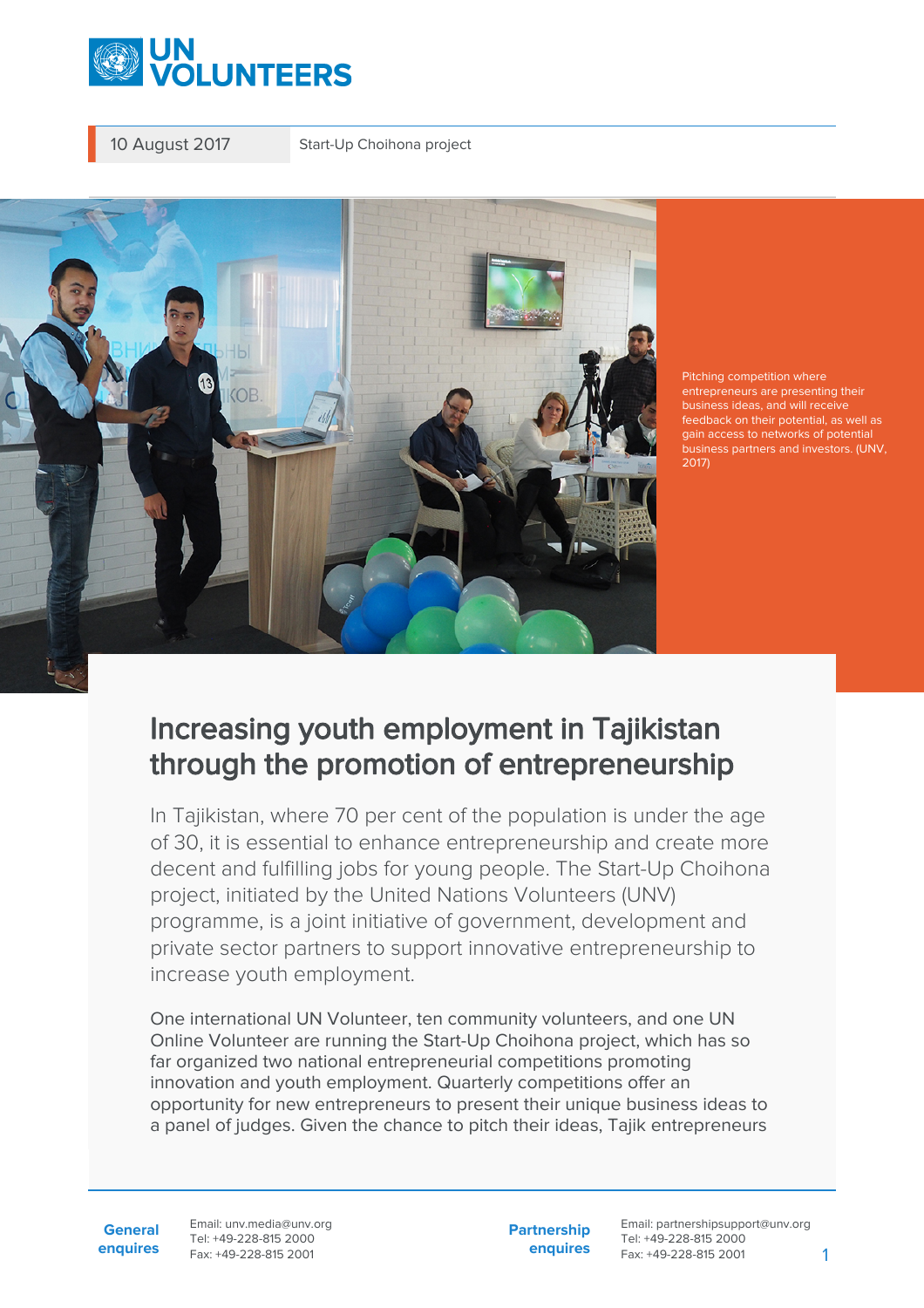

have the chance to get feedback on whether their business ideas could work and gain access to valuable networks of potential business partners and investors. The events are for many participants, a chance of a lifetime.

Since the launch of the project in November 2016, over 100 entrepreneurs have pitched their business ideas and shared their marketing skills to a wide audience in competitions that covered the sectors of agriculture, ICT and small production and services. Quarterly trainings are also organized by partners for the winners of each of the pitching competitions.

**The project enables young people to get feedback** on their business ideas so that they can further refine them. The final goal is to encourage youth to be more self-reliant and to promote the entrepreneurship mindset and attitude.

At least 300 start-ups across Tajikistan will be supported within two years through trainings on marketing, legislation, regulation and taxes, among others. The objective is that at least 200 small entrepreneurs will be selfemployed at the end of the two years.

"The project enables young people to get feedback on their business ideas so that they can further refine them. The final goal is to encourage youth to be more self-reliant and to promote the entrepreneurship mindset and attitude. UNDP in Tajikistan is happy to support this initiative together with our partners in 2017 – the 'Year of Youth' as proclaimed by the President of Tajikistan," explains Sanja Bojanic, UNDP Deputy Country Director in Tajikistan.

## Increasing economic growth and productive employment (SDG 8)

The initiative is specially designed to respond to the need of involving the young people of Tajikistan in achieving Sustainable Development Goal 8, which is to increase economic growth by promoting sustained, inclusive and sustainable economic growth, full and productive employment and decent work for all

"Start-Up Choihona project is meant to support anyone who wishes to

General Email: unv.media@unv.org **enquires** Fax: +49-228-815 2001 Tel: +49-228-815 2000

**Partnership enquires**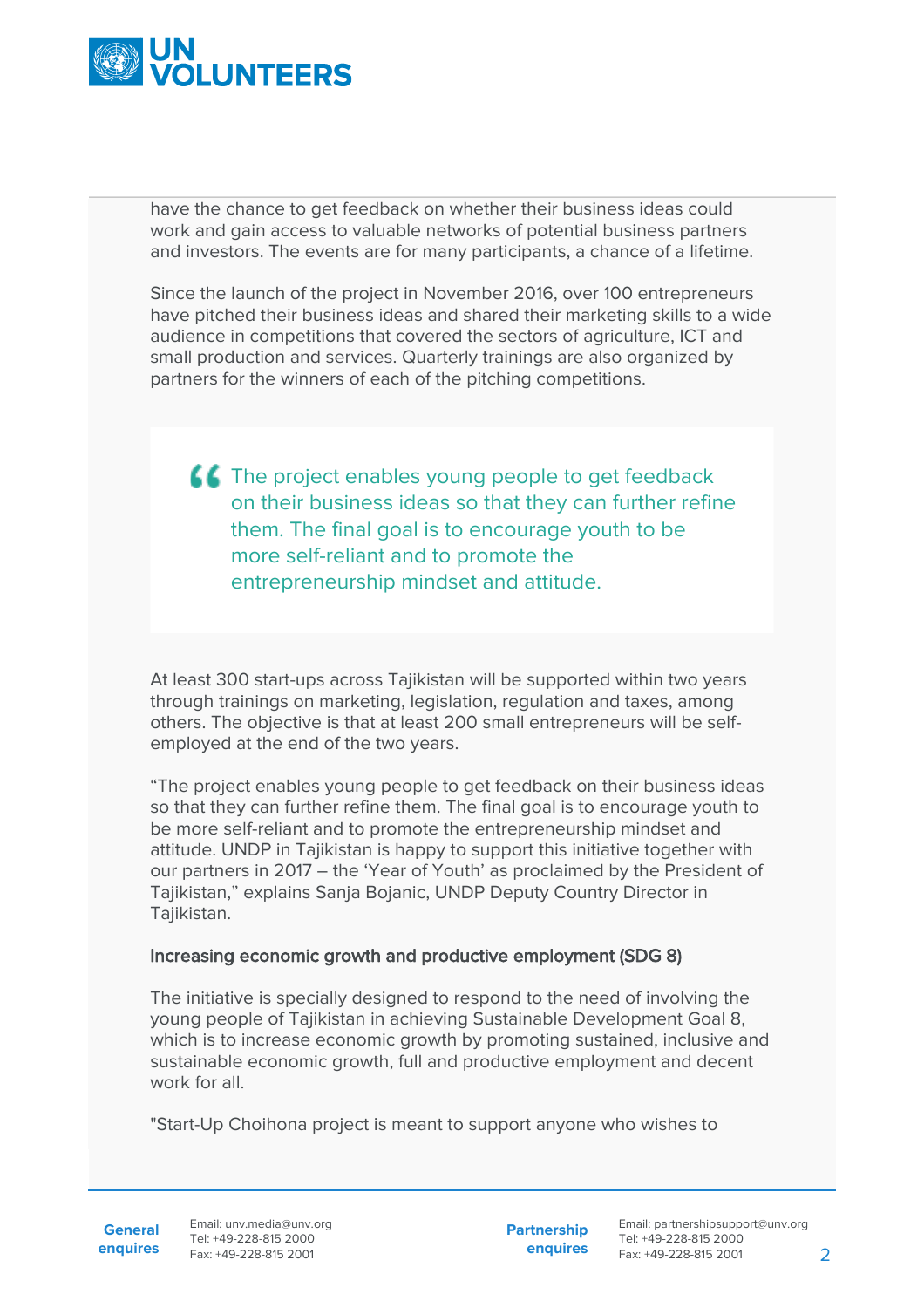

become an entrepreneur by offering equal opportunities. However, the road to becoming a successful entrepreneur is not easy. The beginning is particularly tough. You need to have a competitive idea, seed funds, marketing skills, and a network, among other things," says Heli Nykaenen, UNV Programme Officer in Tajikistan. "Therefore, the Start-Up Choihona project is here to support people in their attempt, hoping that in the future there will be a well-built small entrepreneurship ecosystem for all those who are willing to take the economy of Tajikistan forward."

The entrepreneurs will get publicity for their new businesses, meet partners and investors, get exposed to a wide audience and mass media, and have access to business incubators and entrepreneurship schools. The project can also be expanded and replicated in other countries. So far, Uzbekistan has been invited to attend the next Start-Up Choihona event, which will be organized in a city bordering the two countries.

## Joint project with participation from the private sector

Aside from UNV and UNDP, the key partners of the project are Accelerate Prosperity (AKDN), which provides prizes for entrepreneurs, the School of Young Entrepreneurs and the Club of Young Entrepreneurs, which provide prizes such as scholarships for entrepreneurial schools.

Accelerate Prosperity is part of a network of Enterprise Growth Accelerators in Central and South Asia – an initiative of the Aga Khan Development Network designed for grassroots inclusive economic development to catalyse or support start-up or early growth economic enterprises through inspiring entrepreneurial culture, promoting self-employment amongst youth and potentially creating jobs in the areas where economic opportunities remain insufficient.

During the project's second pitching competition, Ozodkhon Davlatshoev, Executive Director of Accelerate Prosperity (AKDN), said, "Today we are delighted to host the Start-Up Choihona event at our first state-of-the art enterprise accelerator and co-working space in Dushanbe, and are hopeful that this competition will spark new enterprises to contribute to the economic prosperity of Tajikistan, its entrepreneurs and the youth in this country."

The Start-Up Choihona project will continue to build a sustainable ecosystem of small entrepreneurs to support the growth of the economy of Tajikistan and to give everyone an equal chance to income generation.

**General**

**enquires** Fax: +49-228-815 2001 Email: unv.media@unv.org Tel: +49-228-815 2000

**Partnership enquires**